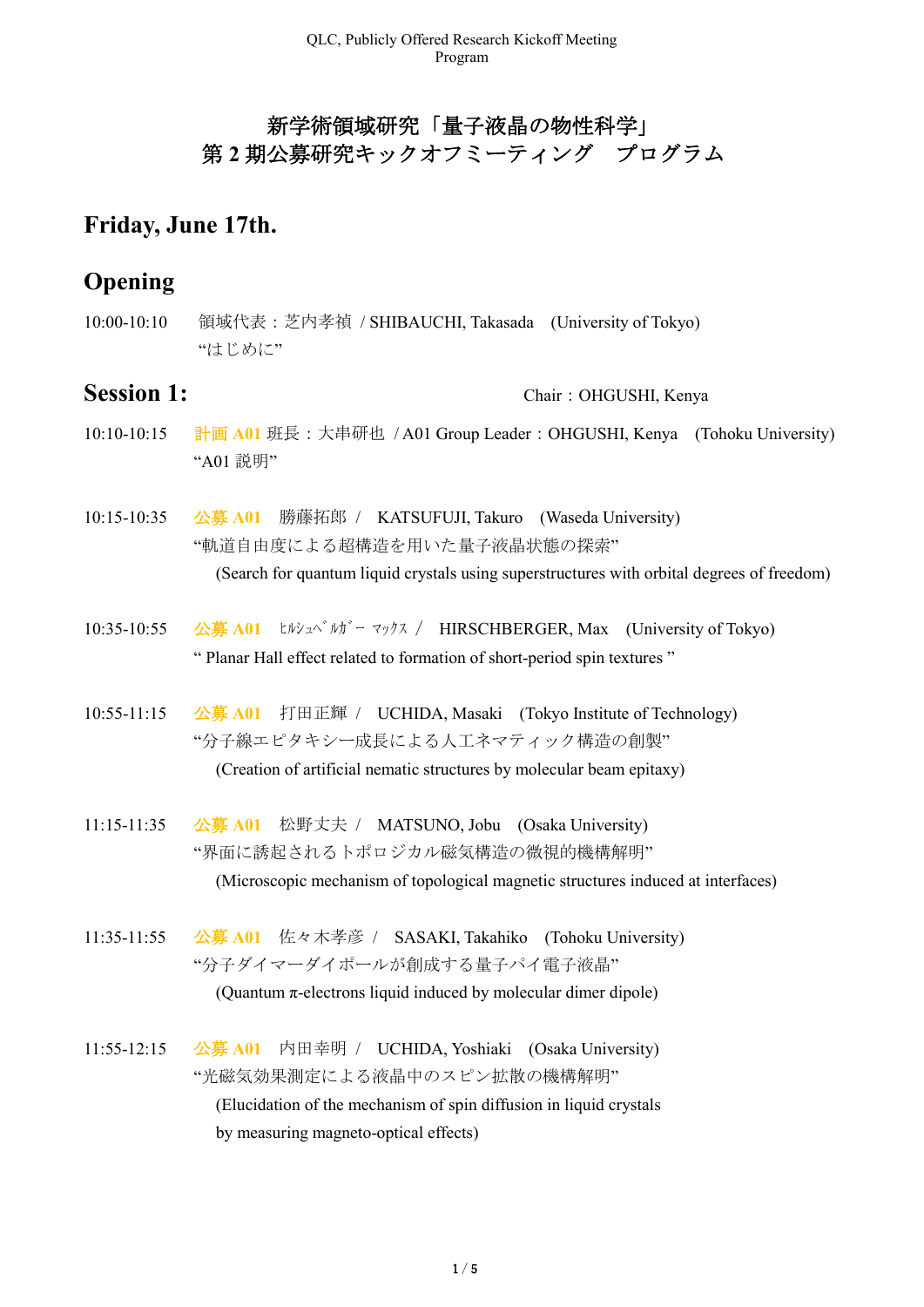--- break ---

## **Session 2:** Chair: HANAGURI, Tetsuo

- 13:30-13:35 計画 **B01** 班長:花栗哲郎 / B01 Group Leader:HANAGURI, Tetsuo (RIKEN) "B01 説明"
- 13:35-13:55 公募 **B01** 井原慶彦 / IHARA, Yoshihiko (Hokkaido University) "カゴメ遍歴磁性体における強磁場誘起量子液晶相の微視的研究" (Microscopic study for field-induced quantum liquid crystal state in itinerant kagome magnet)
- 13:55-14:15 公募 **B01** 今城周作 / IMAJO, Shusaku (University of Tokyo) "パルス強磁場中超音波測定を用いた FFLO 状態におけるネマティック性の検証" (Investigation of nematicity in the FFLO state using ultrasound measurements in pulsed high magnetic fields)
- 14:15-14:35 公募 **B01** 米澤進吾 / YONEZAWA, Shingo (Kyoto University) "ネマティック電子液晶が形成するカイラル超伝導の磁気光学カー効果" (Magneto-optical Kerr effect study on chiral superconductivity formed by nematic electron liquid crystals)
- 14:35-14:55 公募 **B01** 末次祥大 / SUETSUGU, Shota (Kyoto University) "量子スピン液体における回転対称性の破れとトポロジカル相転移" (Topological transition and rotational symmetry breaking in quantum spin liquids)
- 14:55-15:15 公募 **B01** 浅場智也 / ASABA, Tomoya (Kyoto University) "3 色超格子におけるヘリカル超伝導相の探索" (Exploring helical superconductivity on tricolor superlattices)
- 15:15-15:35 公募 **B01** 鄭国慶 / ZHENG, Guo-qing (Okayama University) "磁場による電子対液晶状態の制御及び物性の精密測定" (Magnetic-field tuning of spin triplet superconductivity and precise measurements)

--- break ---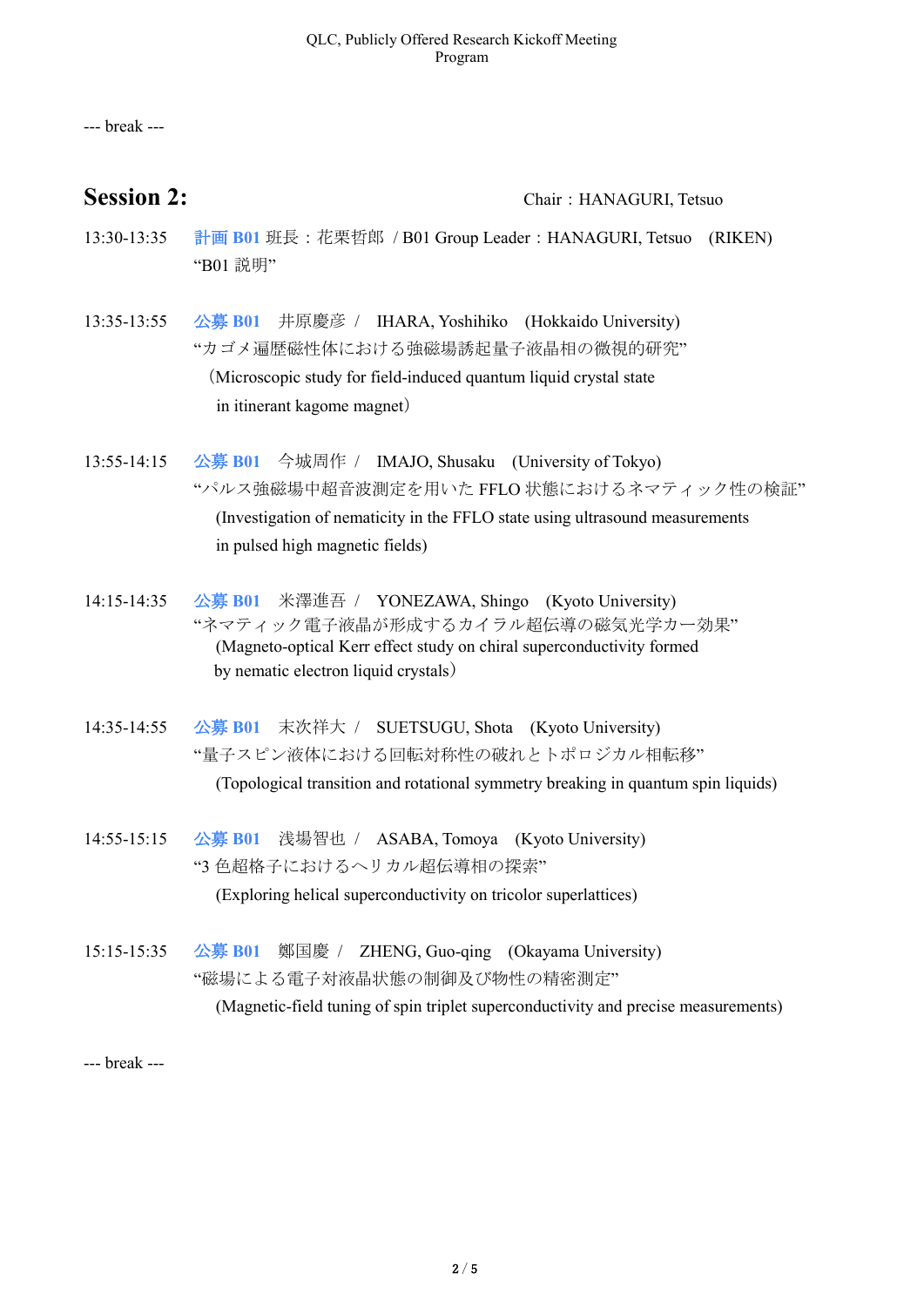### QLC, Publicly Offered Research Kickoff Meeting Program

## Session 3: Chair: KONTANI, Hiroshi

- 16:00-16:05 計画 C01 班長:紺谷浩 / C01 Group Leader: KONTANI, Hiroshi (Nagoya University) "C01 説明"
- 16:05-16:25 公募 **C01** 速水賢 / HAYAMI, Satoru (University of Tokyo) "時間・空間反転およびゲージ対称性の破れを伴う電子液晶相の研究" (Electronic nematic phase under the breaking of time-reversal, spatial inversion, and gauge symmetries)
- 16:25-16:45 公募 **C01** 川﨑猛史 / KAWASAKI, Takeshi (Nagoya University) "キラル古典異方粒子系におけるトポロジカル相の制御" (Control of topological phases in chiral anisotropic particle systems)
- 16:45-17:05 公募 **A01** 平井大悟郎 / HIRAI, Daigorou (Nagoya University) "スピン軌道相互作用に由来するスピン液晶相の解明と物質開発" (Material search and investigation of spin-nematic state induced by spin-orbit interaction)
- 17:05-17:25 公募 **B01** 中島正道 / NAKAJIMA, Masamichi (Osaka University) "精密反射率測定によるネマティックドメイン及びそのダイナミクスの観測" (Observation of a nematic domain and its dynamics by precise reflectivity measurement)
- 17:25-17:45 公募 **B01** 黒田健太 / KURODA, Kenta (Hiroshima University) "CeSb の「悪魔の階段」で発現する異方的な電子状態" (Emergence of anistropic electronic states in devil's staricase of CeSb)
- 17:45-18:05 公募 **B01** 寺嶋太一 / TERASHIMA, Taichi (NIMS) "層間抵抗測定と面内磁場を活用した鉄系超伝導体ネマチック相の電子状態研究" (Electronic nematic state in iron-based superconductors studied via interlayer resistivity measurements in magnetic fields)
- 18:05-18:25 公募 **D01** 岡村嘉大 / OKAMURA, Yoshihiro (University of Tokyo) "トポロジカルスピン構造に由来した磁気光学応答"

(Magneto-optical responses derived from topological spin structures)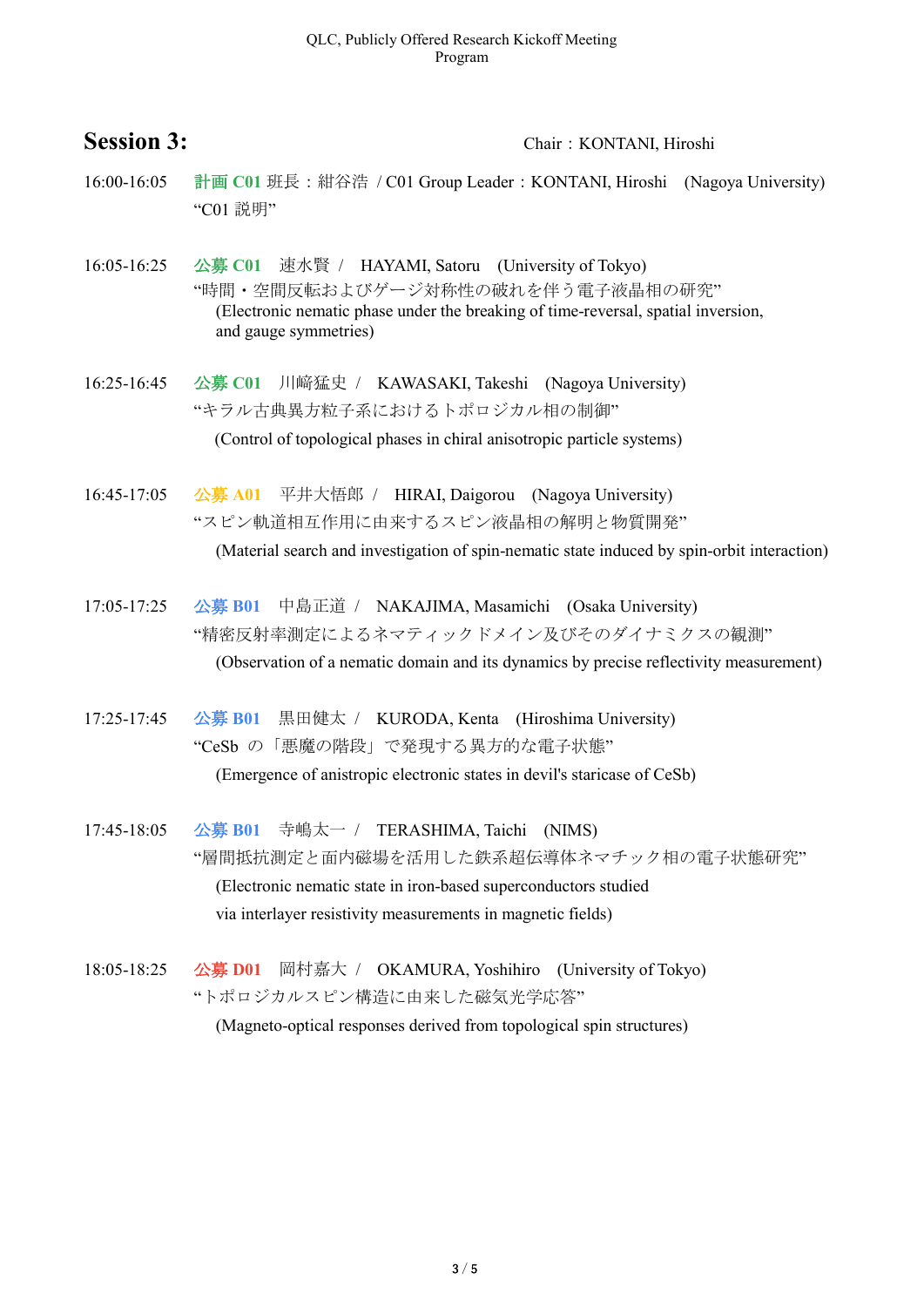## **Saturday, June 18th.**

**Session 4:** Chair: KOBAYASHI, Kensuke

- 09:30-09:35 計画 **D01** 班長:小林研介 / D01 Group Leader: KOBAYASHI, Kensuke (University of Tokyo) "D01 説明"
- 09:35-09:55 公募 **D01** 小野瀬佳文 / ONOSE, Yoshinori (Tohoku University) "対称性が破れた磁性体における熱・スピン新機能" (Novel spin or thermal functionalities in symmetry-broken magnets)
- 09:55-10:15 公募 **D01** 新見康洋 / NIIMI, Yasuhiro (Osaka University) "スピン流を用いたスピン液晶の磁化制御" (Magnetization switching of spin liquid crystals using spin current)
- 10:15-10:35 公募 **B01** 塩見雄毅 / SHIOMI, Yuki (University of Tokyo) "スピン流でプローブする鉄系超伝導体の電子ネマティック秩序" (Electronic nematicity probed by spin currents in iron-based superconductors)
- 10:35-10:55 公募 **B01** 石川孟 / ISHIKAWA, Hajime (University of Tokyo) "パルス強磁場磁化・歪み測定によるスピンネマティック相の検証" (Investigation of spin nematic state via magnetization and magnetostriction measurements in strong pulsed magnetic field)
- 10:55-11:15 公募 **C01** 赤城裕 / AKAGI, Yutaka (University of Tokyo) "磁性体におけるスピン液晶スキルミオンの開拓" (Exploring spin nematic Skyrmions in quantum magnets)
- 11:15-11:35 公募 **C01** 大同暁人 / DAIDO, Akito (Kyoto University) "超伝導電流による広義電子対液晶の物性探索・制御" (Search and control of pair liquid crystals by supercurrent)
- 11:35-11:55 公募 **C01** 水島健 / MIZUSHIMA, Takeshi (Osaka University) "超伝導液晶における非平衡現象" (Nonequilibrium phenomena of superconductors with liquid crystal order)